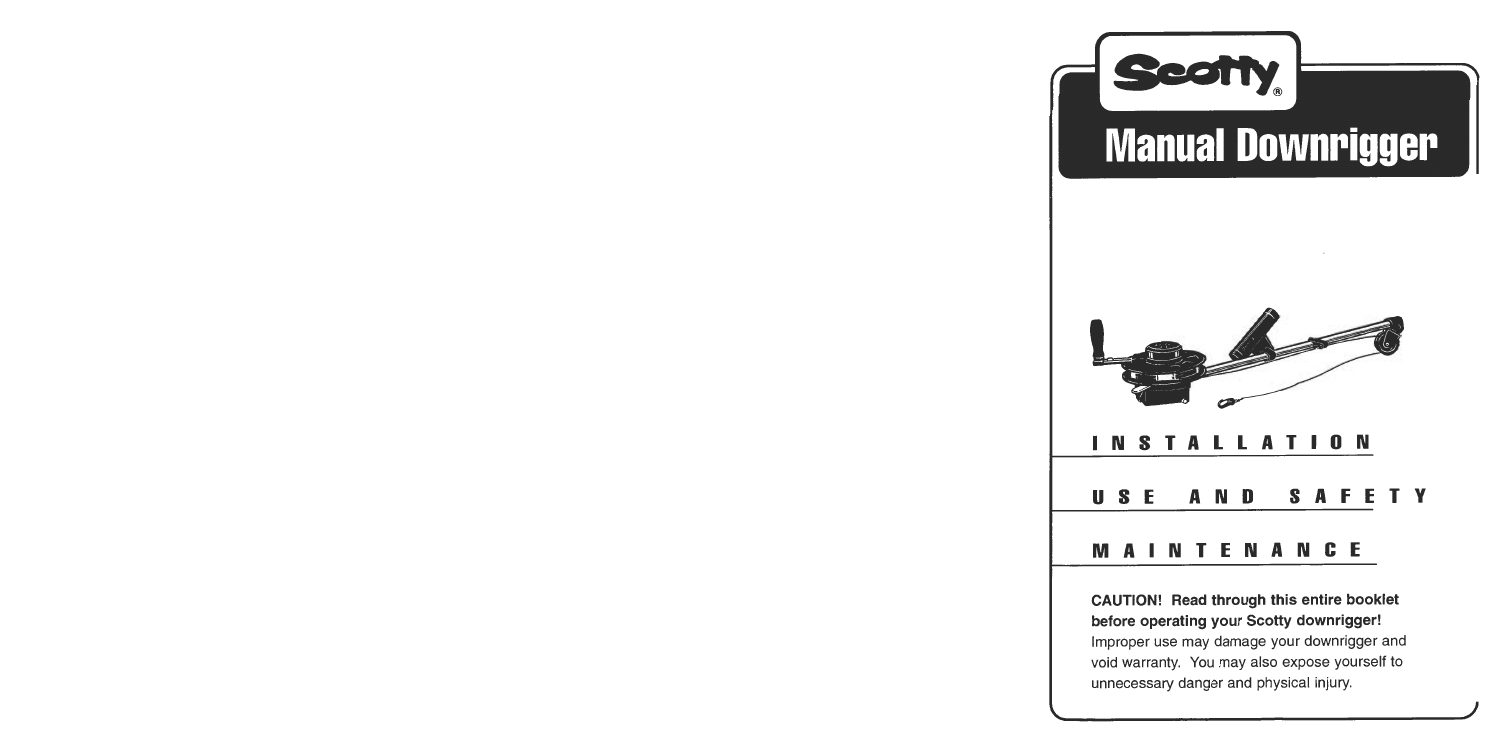### **INTRODUCTION**

Thank you for choosing a Scotty Downrigger. In 1973 Scotty produced its first downrigger. Our goal was to manufacture a superior downrigger, built to withstand the demanding marine environment, and we now produce many manual and electric models. This instruction book will give you basic instruction on mounting and using your downrigger. Please read it carefully. It will improve your results and also give you important tips on downrigger safety and care.

### *Good Fishing!*

### **FEATURES**

### **Auto Brake**

Releases automatically when winding up downrigger, and sets automatically when the handle is released.

### **Clutch Brake**

The Scotty clutch brake allows descent of the downrigger at any speed you choose. Most of the time you will want a uniform slow speed to avoid tangles. However, in instances where you want a lure deep very quickly, the Scotty will respond, giving you complete control. In addition, the clutch brake can be set so that it will slip if you hang up on the bottom. Many times you can then turn the boat around and lift the weight free without losing anything.

### **Limited Lifetime Warranty**

Through the use of non-corrosive materials and sound engineering, Scotty is proud to warranty all its manual downriggers for the lifetime of the original owner. We will also back our customers with fast, direct factory service and do our best to get them back fishing as fast and inexpensively as possible. Please read the warranty agreement carefully and retain the certificate section in a safe place.

### **Horizontal Spool Design**

Low Profile Horizontal spool design for easy winding and compact storage.

### **Positive Drive Depth Counter**

Spray protected, positive drive depth counter, reads in feet.

### **Extendable Handle Arm**

Models **No.** 1060, 1080, 1085, and 1090 have an extendable handle arm for extra cranking leverage and a fast retrieve two foot per turn spool.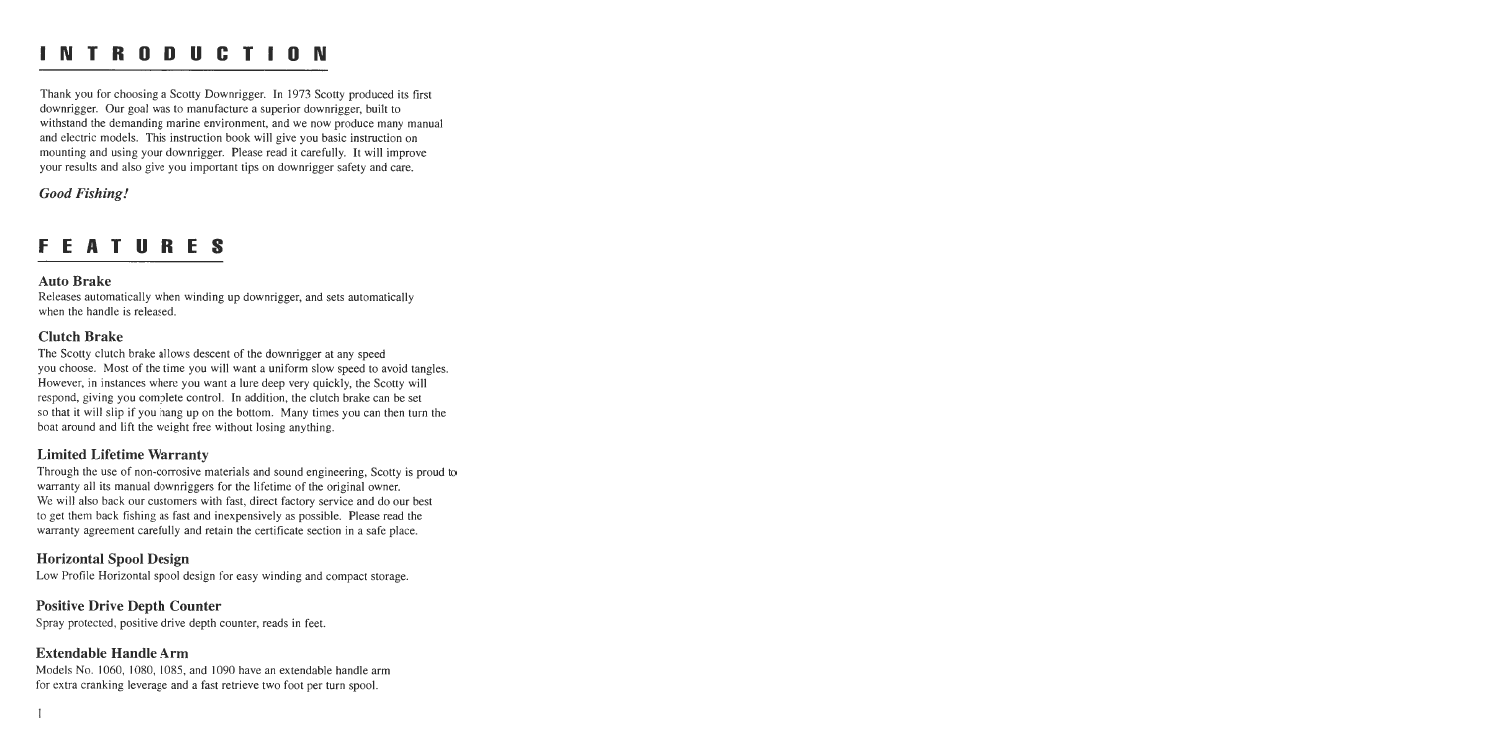# **FISHING WITH DOWNRIGGERS**

Downrigger fishing is a whole new style of trolling. It will take a little while to get used to it, but after you begin to catch fish with it, you'll never go back to using heavy tackle. Unlike conventional trolling, the first evidence of a strike may show with just a wiggle of your rod tip or your downrigger pulley. Often the downrigger boom will bounce up and down as the fish pulls against the release clip. The line will then (usually) pull free from the clip, your fishing line will go slack momentarily, then zing-g-g! You have your fish on the line with no weight at all. Quite often, the fish will rush to the surface (with no weight to hold him down) and put up a spectacular fight right on top.

After a strike, note the reading on the depth counter so you can get your line back to the exact same depth after you land the fish. Many suspended fish travel in schools. By returning to the exact same location you will have an excellent chance of hooking up again.

If the fish is large we suggest you retrieve the downrigger before you land the fish. This eliminates the possibility of the fish tangling in the downrigger line or of the weight hitting bottom if you drift into shallow water while playing the fish. You should wind up all downriggers on the boat before you stop to drift. This will avoid tangles. If fishing alone, you should get your fish under control and then retrieve the downrigger.

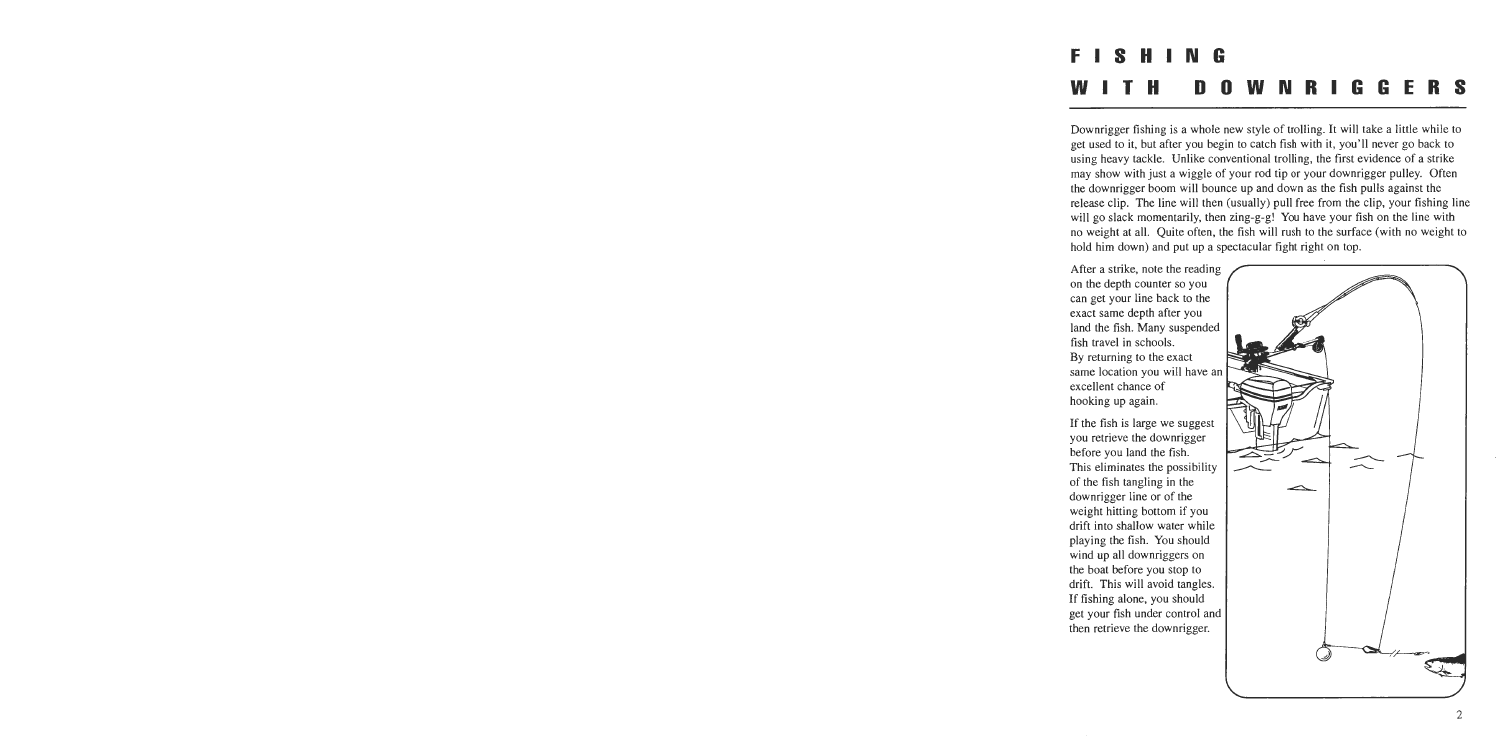#### O W N R I G G E R **SAFE** n.

The Scotty Models No. 1085 and No. 1090 are designed for use on wide beam boats of 16 ft. long and up. Installation on smaller boats is not recommended. All sports have some physical hazards connected with them and fishing with a Downrigger calls for some common sense and precaution. There are natural physical forces associated with long armed downriggers. The load or strain at the mounting point of a downrigger is proportional to the length of the arm. With a 30 inch arm and 150 lb. breaking strain trolling wire, this pulling force and the arm leverage can exert a force of approximately 1 100 lbs. on the gunnel of your boat. It is obvious that this force could overcome a weak mounting point on the boat. In the case of a small boat, it could cause the boat to

submerge or overturn if the wire is caught on the bottom in a strong tide or in a heavy wind.

HERE ARE SOME SAFETY TIPS THAT SHOULD BE OBSERVED WHEN YOU ARE DOWNRIGGER FISHING, PARTICULARLY IN OCEAN OR TIDAL CONDITIONS.

Care must always be exercised to avoid tangling your downrigger wire in your boat prop. The best way to avoid this risk is to mount the downrigger near the stern of the boat so that the wire never gets under the boat in a turn. Sharp turns should be avoided and you should never back up with the downrigger wire out.

If your model has the tilt-up base and the downrigger is tilted up, the boom must be tilted back past vertical, and the red lock lever tucked fully under the downrigger base. **Keep your fingers away from the underside of the downrigger base and remove the lead weight when the downrigger is tilted up or unattended.** 

Make sure the area where you are mounting your Downrigger is strong and reinforced. If it is weak, reinforce it with a backing plate of wood or metal.

**Don't attempt to retrieve a weighted or snagged downrigger cable by hand. Wave or boat motion could cause serious injury.** Red lock lever must



**be tucked under base to lock the downrigger upright**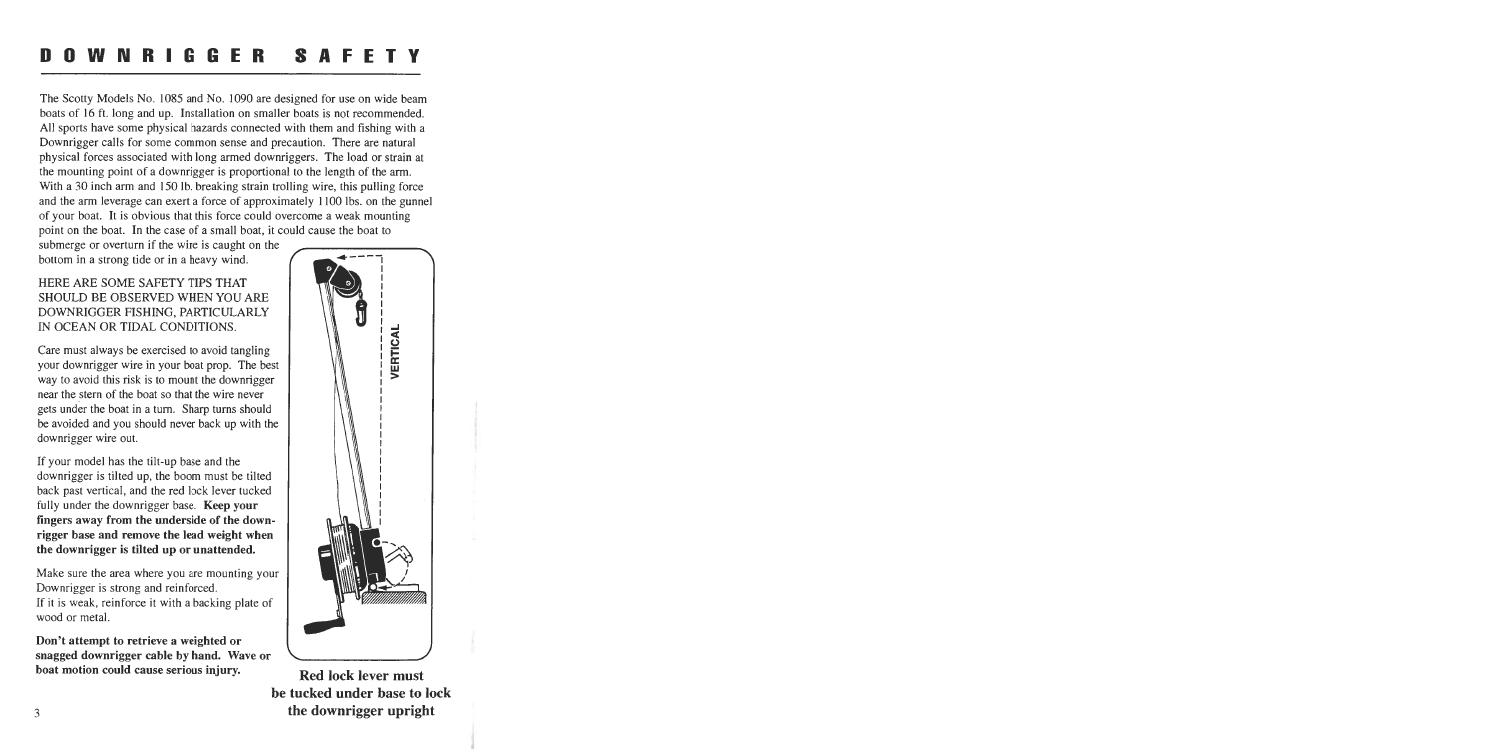# **WHAT HAPPENS WHEN YOU HIT BOTTOM?**

When your weight touches bottom while trolling, you will see the downrigger boom bounce in a manner similar to a fish strike. You should immediately wind up to a safer depth. WARNING! Be very cautious when fishing in strong tidal current or on windy days. If the weight or wire snags on the bottom, the force of the tide or wind on the boat can put terrific strain on the downrigger. KEEP **a sharp pair of wire cutters handy in case you have to cut the wire in an emergency.** Because of the built in tilt-up feature, the downrigger boom may fly up quickly when the wire breaks, or is cut, **so be sure to stand clear, not leaning over the boom.** 

We always recommend you have a large scale chart of your fishing area and try to know your position at all times when deep trolling. With a relatively smooth bottom, if the lead weight hangs up on a small ledge it can often be released by turning around and pulling from the opposite direction, providing there is relatively little tide or wind and your boat is easy and responsive in handling. The wire line can be played out if necessary while you turn the boat to the direction of the hang-up. After a hang-up the wire should be examined for any broken strands. If strands are broken, it should be cut and rejoined. As a temporary alternative, the free strands should be carefully tucked and woven back into the remaining lays. The wire is now reduced in strength and if there is further and continued breaking of the strands, replace the wire.

The built-in Scotty brake handle stop will allow the brake to slip if you hang up on the bottom. This will allow you to stop your boat while it is slipping and decide your best strategy. Most times you can turn the boat around, and while pulling from the opposite direction, lift the weight free without losing anything.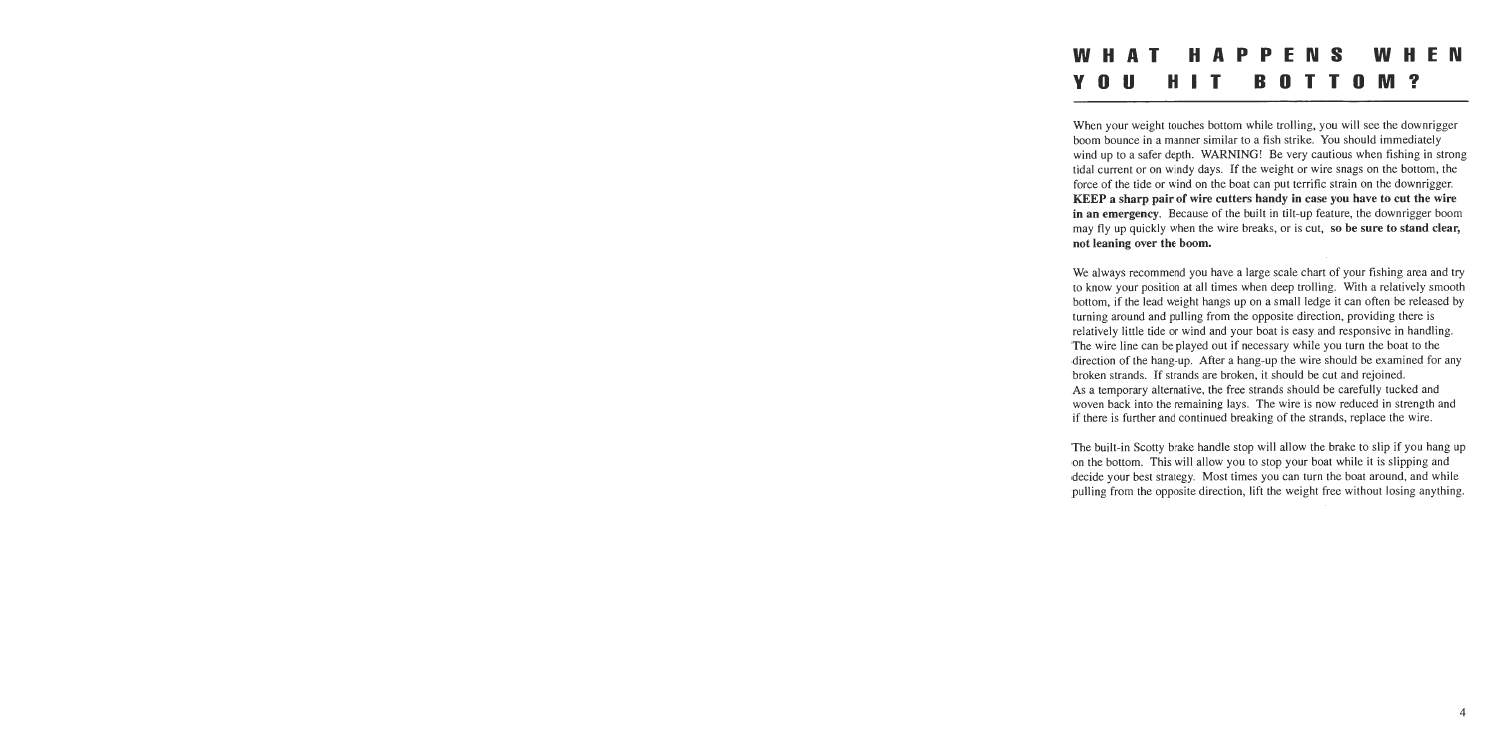# **MOUNTING INSTRUCTIONS**

Our recommendations with regard to mounting locations are:

Downriggers work best if they are mounted near the stern of the boat. They will work at any location but the risk of tangling wire line in your prop during a turn is minimized the further back the downrigger is mounted.

ă.

The downrigger should be mounted in a location where it is easy to reach and operate. Remember you will be handling heavy weights on and off and you will be setting lines and releases. The downrigger needs to be convenient for these activities. Do not mount it where you have to reach or lean a long way to make the connections.

A rod holder should be mounted close to each downrigger, but be sure to allow clearance for the rod in the holder. Otherwise the butt of the rod may interfere with the downrigger reel. Allow enough clearance so the rod can easily be removed from the rod holder when you get a strike. Scotty makes several models of rod holders that work well with our downriggers. (Inquire at your supplier.)

### **FOR MODELS NO. 1050 AND 1060**

These models mount on the No. 1010 slide-in mounting bracket supplied with the downrigger. This bracket should be securely mounted to the boat as shown below. Slide downrigger into the mounting bracket and secure with lock bar.

We recommend that a wood or metal backing always be installed on the underside of the mounting surface. This spreads the load and avoids damage to the boat, in the event of a bottom hang up.

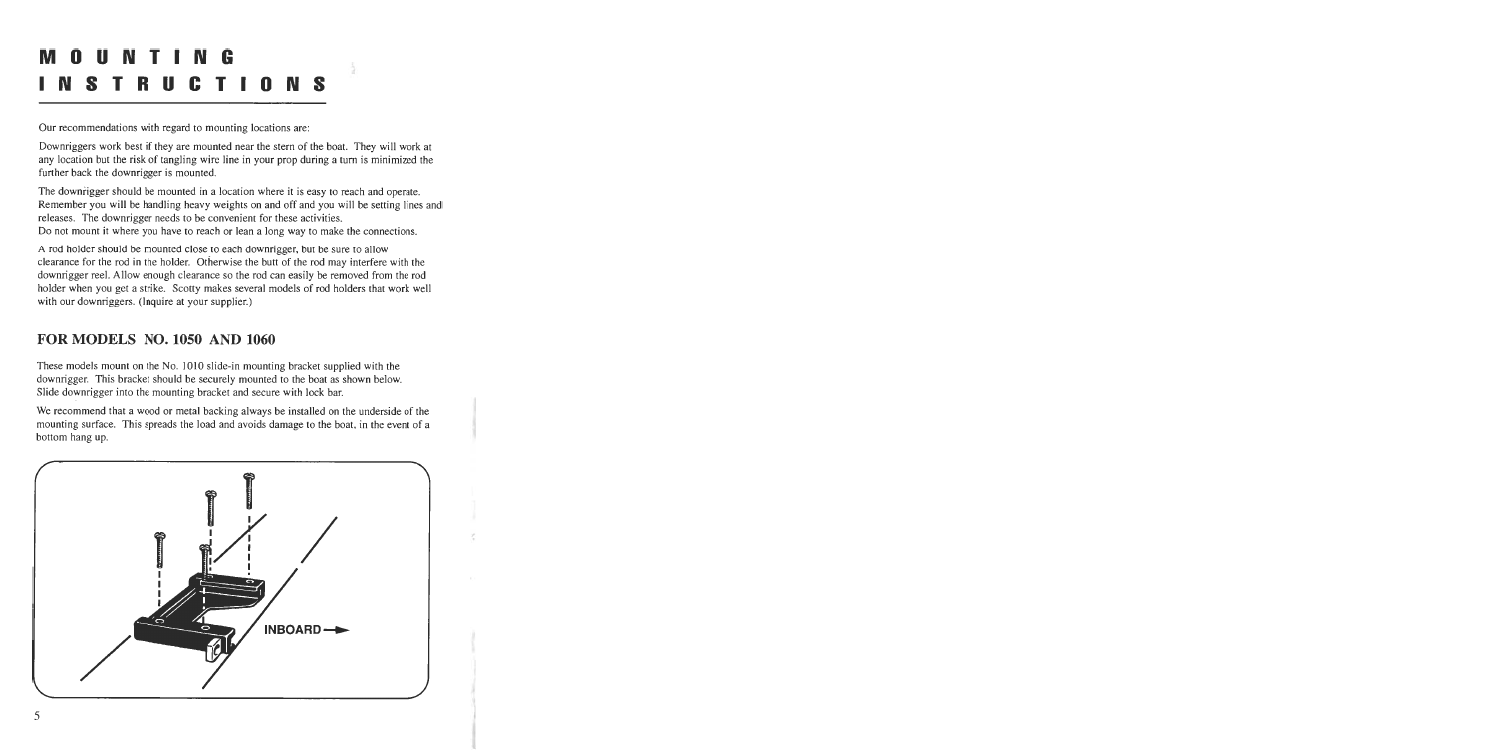### A m n ll n t -N **INSTRUCTIONS**

### **FOR MODELS No. 1080,1085 and 1090**

These models mount on the Scotty #I023 tilt-up mounting bracket supplied with the downrigger. This bracket should be securely mounted to the boat as shown below. The downrigger can be mounted over the side of the boat, over the stem or off the comer. The mounting bracket must be mounted on a flat surface and the rear of the bracket must be within 1/4" of the edge of the gunnel so that the downrigger spool has clearance for tilting (see diagram). Because of the heavy stresses placed on the boat gunnel by the leverage of the long downrigger arm, we recommend that a wood or metal backing plate always be installed on the underside of the mounting surface. This spreads the load and avoids damage to the boat, in the event of a bottom hang up.

Position the downrigger on the tilt bracket. Insert the stainless steel mounting bolt through the mounting bracket and downrigger base. Hand tighten.



**NOTE: If your boat's gunnel configuration does not allow this standard mounting, see the optional mounts on page 11.**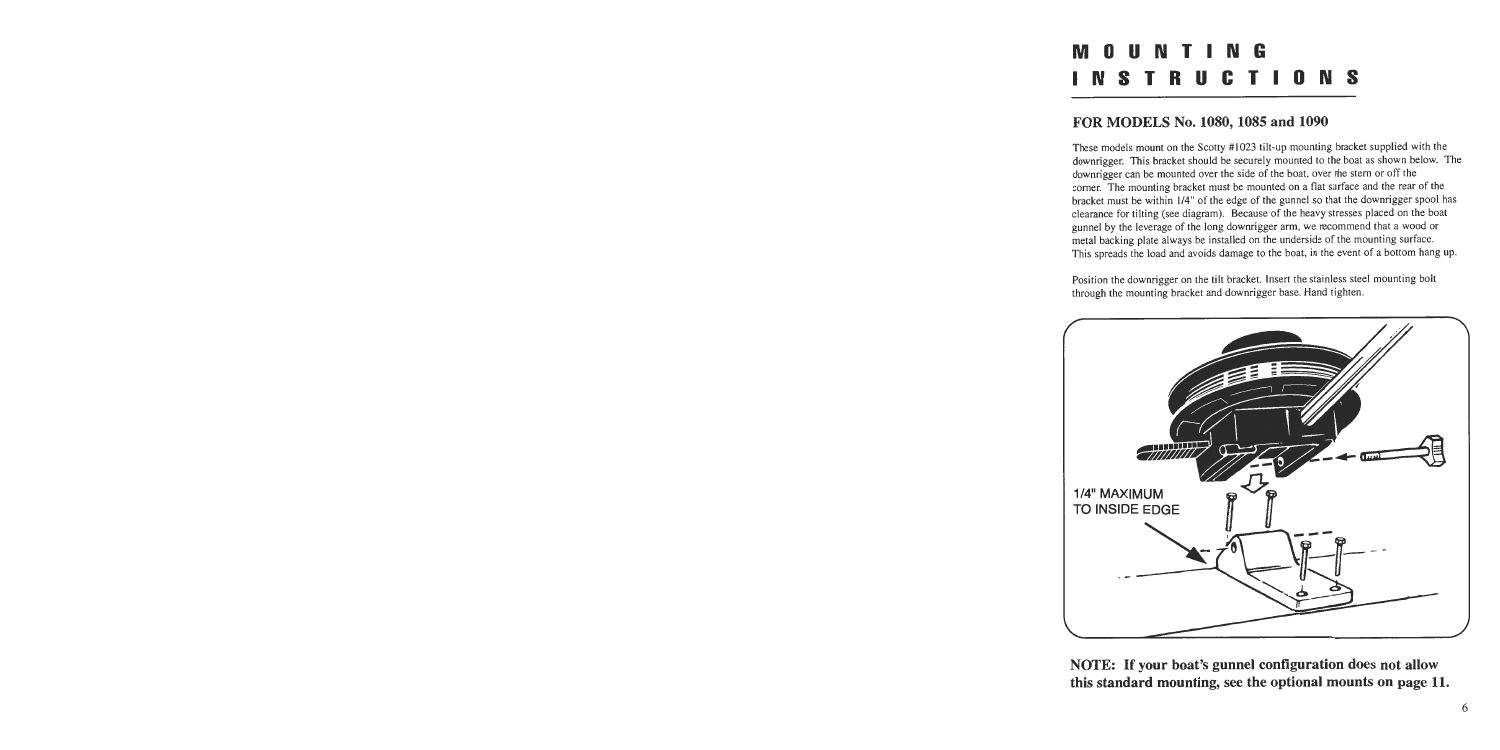# **RIGGING YOUR FISHING LINES**

Tighten your downrigger brake by moving it counter clockwise, and attach your weight to the downrigger snap hook. It's best to do this outside the boat so if you drop the weight it won't damage anything. A 7 to 10 pound weight will be sufficient for most fishing conditions.

Clip the snap of the release to the downrigger weight.

Attach your fishing line to the Power Grip release by squeezing the jaws apart and placing your fishing line between the pads. You can adjust the release tension by placing the fishing line furthcr into the jaws. To further increase the release tension you can move the tension adjuster slider to the out position.

With your fishing rod in a rod holder, set the tension on your reel so that the line will pay out, but with enough down drag tension so that it doesn't free wheel. It is important to have your fishing line tight to the Downrigger line because you may lose the fish if he has slack line after releasing off the downrigger.

The downrigger is lowered by moving the brake handle in a clockwise \ direction. You can go as fast or as slow \-/ as you wish, but if you are using a flasher

or dodger it is best to descend at a slow, even rate to eliminate fouling the flasher or dodger on the downrigger cable.



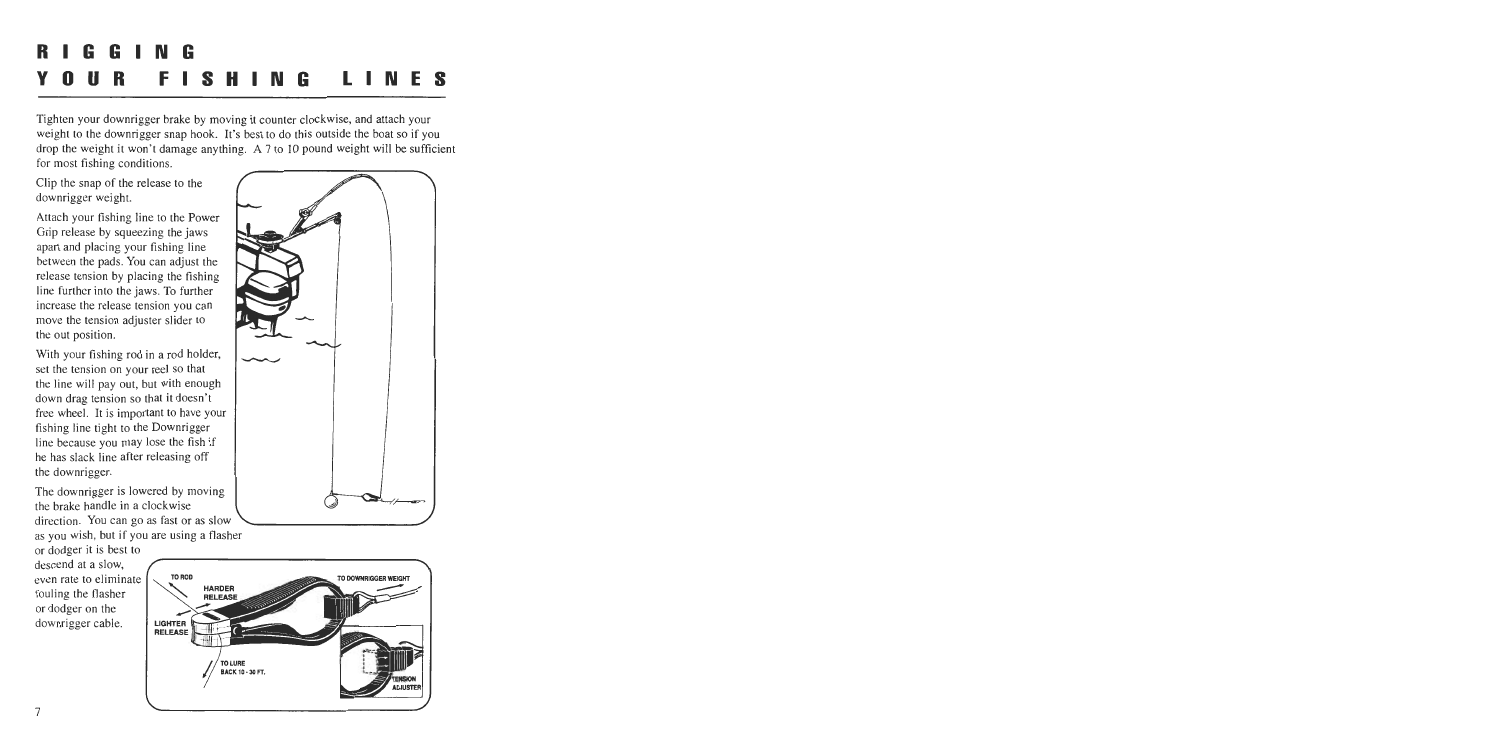# **DOWNRIGGERS DO'S AND DON'TS**

| <b>DO</b> | Attach your rod and reel line to your Downrigger while your boat<br>is in forward motion. It avoids tangles.                                                                 |
|-----------|------------------------------------------------------------------------------------------------------------------------------------------------------------------------------|
| DO        | Read the depth counter when you catch fish, then go back to<br>the same depth.                                                                                               |
| DO        | Replace badly worn wire.                                                                                                                                                     |
| DO        | Use enough weight (7 to 15 lbs.) on your Downrigger to keep<br>your line at a sharp downward angle, approximately 30 degrees<br>or less when your trolling speed is correct. |
| DO        | Keep a pair of wire cutters handy in the event of a<br>serious bottom hang-up.                                                                                               |
| DO        | Rinse off your downrigger with freshwater after each use,<br>if used in saltwater.                                                                                           |
|           |                                                                                                                                                                              |

- **DON'T** Let the Downrigger wire go slack. Kinks may form and also the wire could spill off spool edges.
- **DON'T** Let your fishing reel spin free while you lower your Downrigger. Set a light drag.
- **DON'T** Use nylon or other monofilament line on your Downrigger. Nylon will stretch in use and shrink back on the spool with enough force to damage it. Use of nylon line will void the downrigger warranty.
- **DON'T** Spray downrigger or wire with spray lubricants, oils, etc.
- **DON'T** Attempt to retrieve a weighted or snagged downrigger cable by hand. Wave or boat motion could cause serious injury.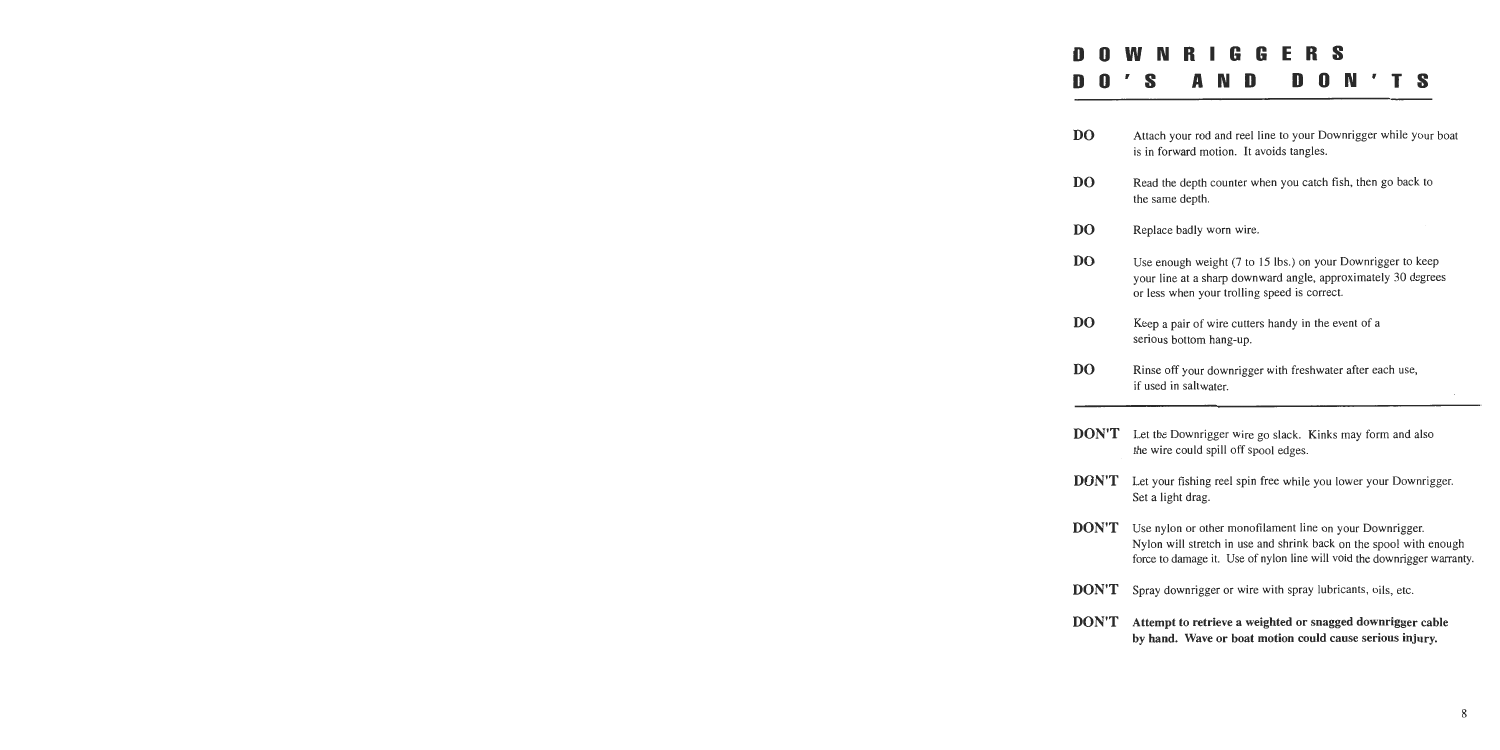# **CARE AND MAINTENANCE**

Your Scotty Downrigger is constructed of corrosion resistant materials. Very little maintenance is required. We can pass along a few tips, however that will ensure that your Scotty downrigger will keep up to peak performance.

Routinely check the stainless steel fastenings with a screwdriver to see that they are snug and secure.

Do not use any lubricant on your Scotty, as the material combinations are self-lubricating, and some spray lubricants will attack the plastic components.

It is not advisable to leave the unit in direct sunlight for long periods when not in use. Ultraviolet light will eventually damage any plastic material.

### **BRAKE ADJUSTMENT**

It may be necessary to adjust the brake tension if either the weight does not descent freely or cannot be held when the brake is in the on position.

**(1)** Lift up (do not twist) to remove counter cover.

(2) Remove the Jam Nut, which holds down the counter assembly. Lift the counter assembly off the Downrigger. (It lifts straight up and sometimes requires some gentle prying with two screwdrivers under the opposite edges).

**(3)** Using two 9/16 inch wrenches or two small crescent wrenches, hold the bottom nut with one wrench and loosen the top jam nut with the other wrench. With the brake in the off or "6 o'clock" position, either tighten or loosen the bottom nut as required to obtain the correct brake setting.

With a weight on, the brake should engage automatically when the handle is released, yet slip if constant strain is applied to wire.

(4) Tighten down the Jam Nut and re-assemble the Counter Assembly.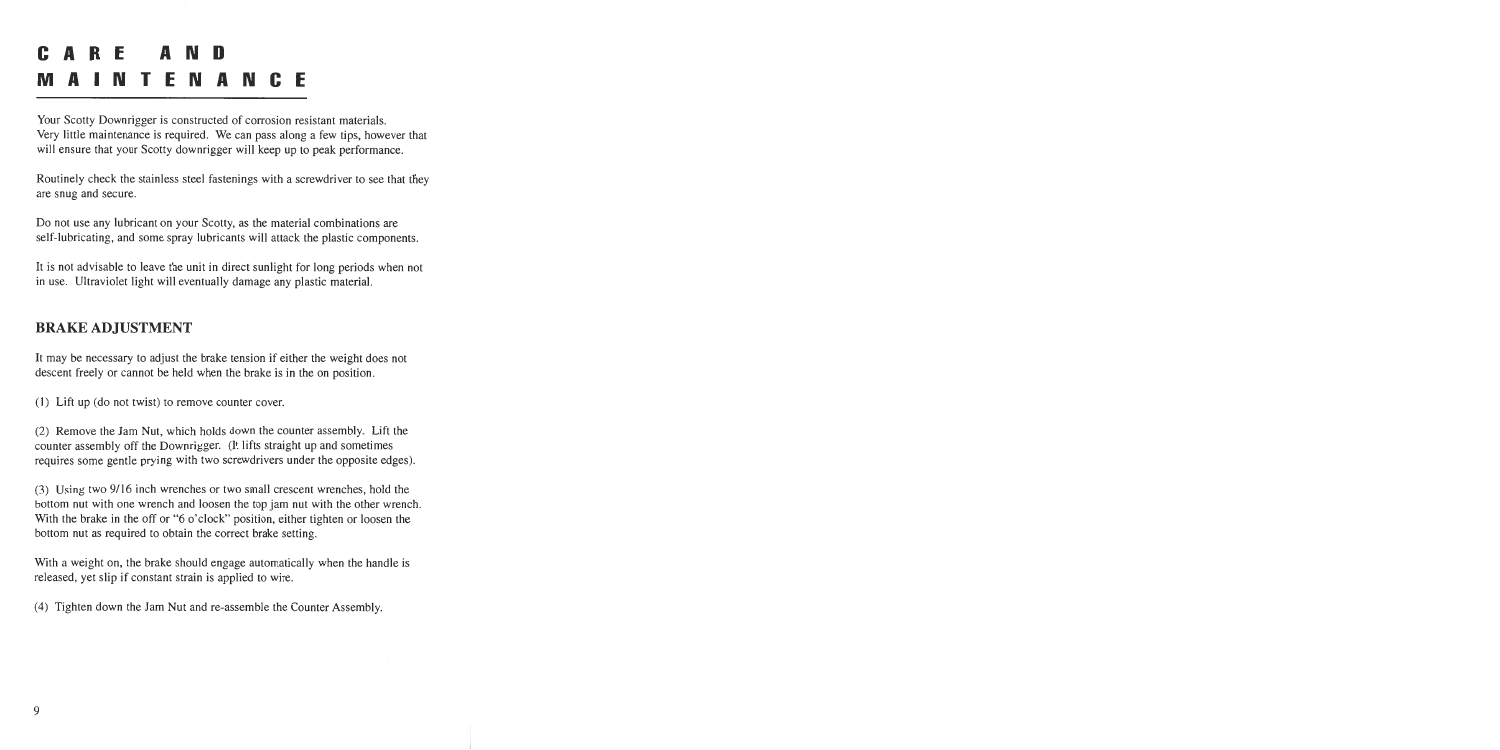### **WIRE MAINTENANCE**

We have found many things can affect the life of wire. Included in this are such things as an unobserved kink, electrolysis caused by stray electrical currents emanating from the boat, and certain types of jelly fish and minute sea creatures which may have a corroding effect when left on the wire.

Frequent inspection and wiping or washing wire with fresh water may help prolong wire's usefulness.

### **HOW TO REPLACE WIRE**

All our original downrigger wire is fitted with a Scotty snap swivel and crimp-on locator sleeves. If you have occasion to replace the wire, proceed as follows.

Mount the downrigger someplace secure (its regular boat mount is good) and pull off the old wire. When you come to the end of the wire cut the loop off thc downrigger spool.

Take the free end of the wire from the supply spool and thread it through the pulley and any fairleads. Thread the wire through the holes from the inside of the spool.

Tie an overhand knot in the wire, pulling it snug against the spool. Tie a second overhand knot giving you a "square knot" and pull it snug. The loose end of the wire should be pointing back towards the pulley. Secure the loose end with tape to keep it from fouling the remainder of the wire line.

Keep tension on the supply spool to wind the new wire on as tight as possible. Avoid twisting or kinking the wire, or winding it onto the spool too loosely. (This operation is best carried out with two people.)

Thread the end of the wire through any fairleads and the pulley, and attach a new Scotty bumper and snap hook.

NOTE: Winding more than 300' of 150 Ib. test wire onto the spool wil! affect the accuracy of the depth counter, use of heavier test wire will also affect the counter accuracy.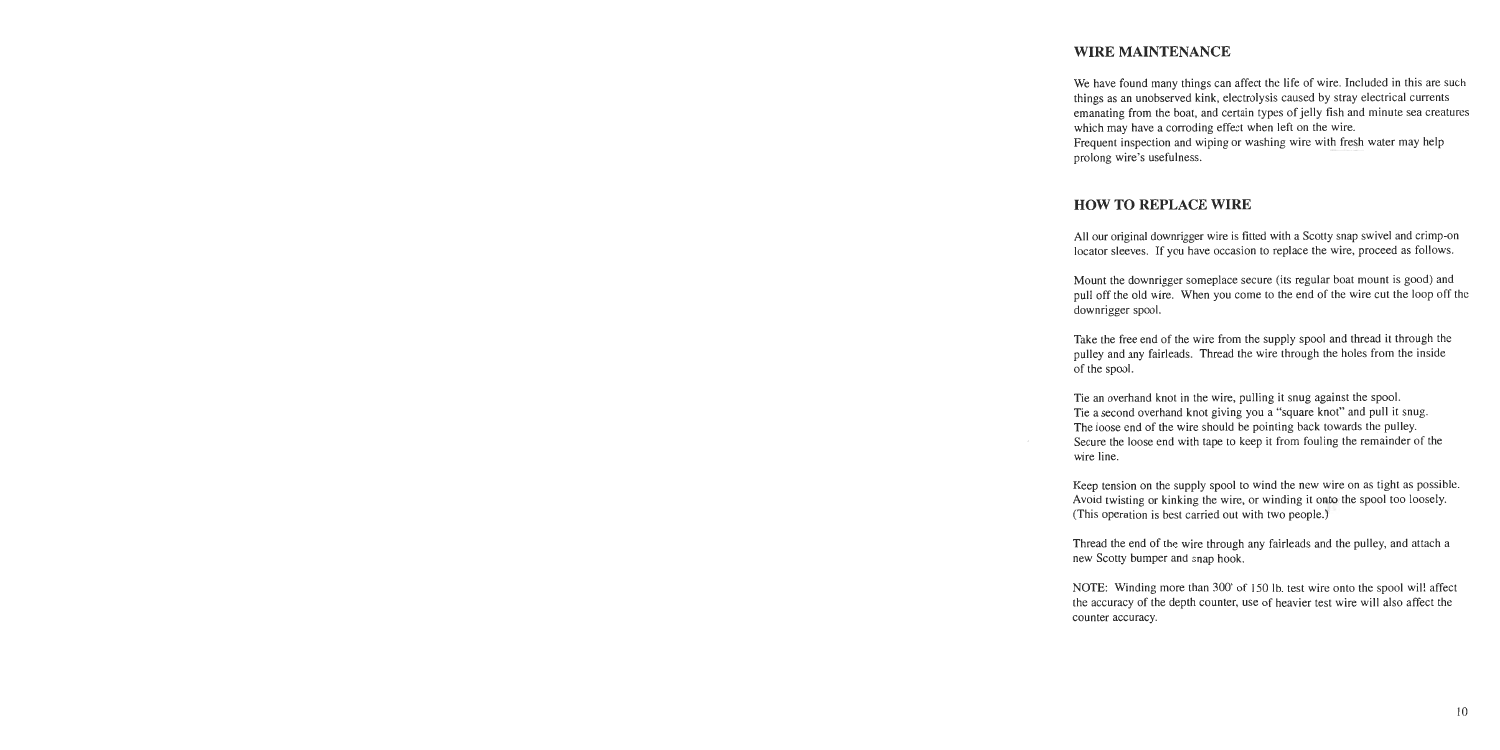### **FOR MODELS No. 1050 AND 1060 ONLY**

No. 1015 Right Angle Side  $\blacksquare$  No. 1021 **Gunnel Mount** For boats with



- 
- Bolting Dimensions: 4 9/16" x 1 5/8" Clamp opening: 2"
- 

### **FOR ALL MODELS**



#### No. 1025 **Right Angle Side Gunnel Mount**

For boats with narrow or uneven gunnels. Strong and durable, with quick fastening stainless steel bolts for easy set up and removal.

- Fits No. 1026 swivel mount.
- Dimensions: 6" **x** 6" **x** 6"
- Bolting dimensions: 4" **x** 2"
- Includes S.S. bolts to fasten mounting bracket.



### No. 1027

For all downriggers, fits up to 1 1/2" round rail. or oval-shaped wooden rails. Easily installed and removed for storage. wooden board (not included) transfers the downward pressure to the boat gunnel.

- Fits No. 1026 swivel mount.
- Dimensions: 6 118" **x** 7 118"
- lncludes S.S. bolts to fasten mounting bracket.

# $Clamp$  *Mount*



For portable downrigger fishing from narrow or uneven gunnels. The same aluminum boats

- Dimensions: 5 114" **x** 2 112" Dimensions: 5 518" **x** 4 314" **x** 3 118"
	-
- Includes S.S. bolts to fasten mounting bracket. Includes S.S. bolts to fasten mounting bracket.



#### No. 1026

**Pedestal/Swivel Mount** 

Gives full 360" rotation with 16 locking positions, with quick fastening stainless steel bolts for easy set up and removal.

- Dimensions: 5 112" **x** 5 112" **x** 3 518"
- Bolting dimensions: 4 112" **x** 3 112"
- Includes S.S. bolts to fasten mounting bracket.

No. 1028/1029

Gimbal Mount - 9"or **12"**  Fits into boat's flush mount rod holder. Eliminates drilling holes and permanent mounting of downrigger brackets on boat. Made from

welded stainless steel and modified nylon for the ultimate in strength and durability.

- Fits No.1026 swivel mount.
- Dimensions:
	- NO. 1028 6 118" **x** 7 118" **x** 9" **x** 1 112"
	- NO. 1029 6 118" **x** 7 118" **x** 12" **x** 1 314
- Includes S.S. bolts to fasten mounting bracket.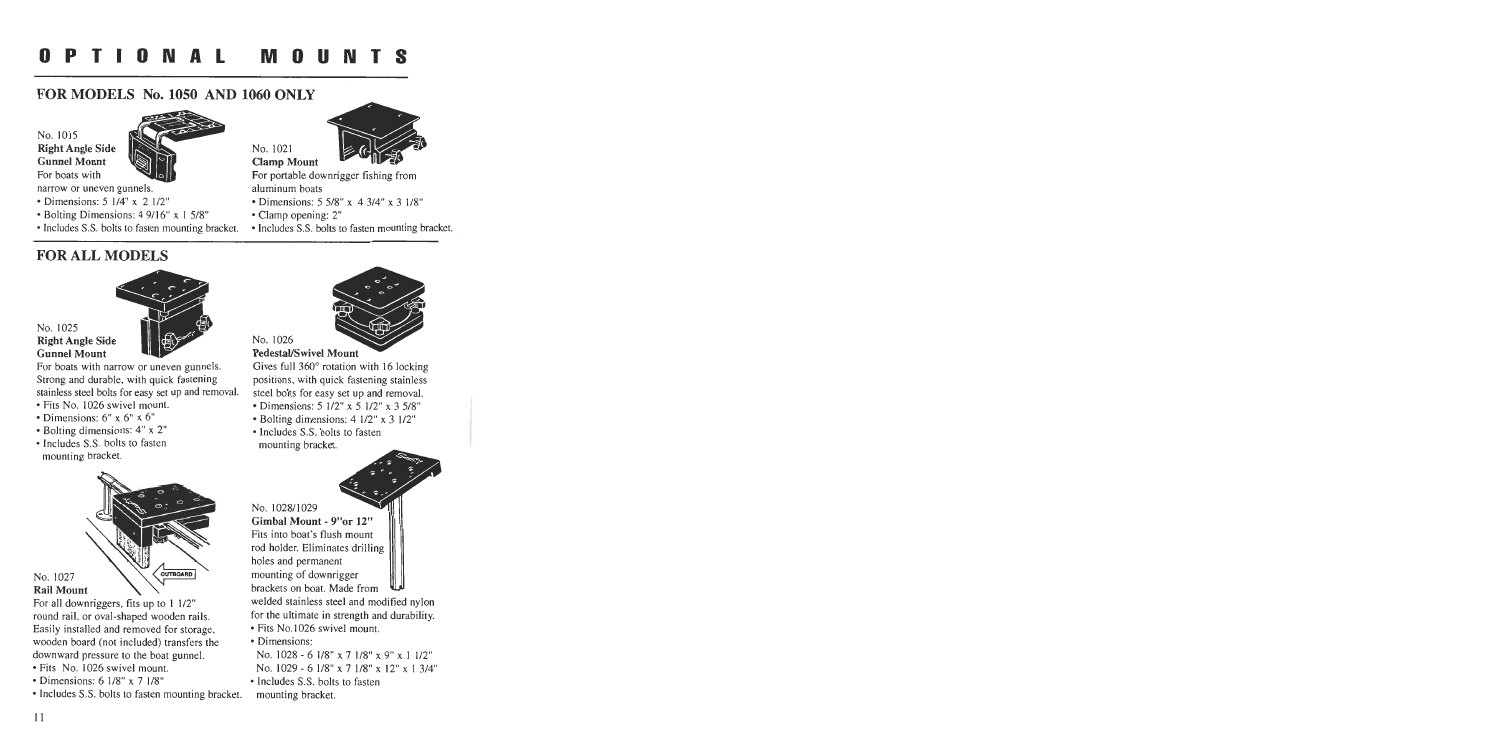### **TO OBTAIN PARTS, INFORMATION OR TO LOCATE THE WARRANTY SERVICE DEPOT NEAREST YOU CONTACE**

**SCOTTY FISHING AND MARINE PRODUCTS 2065 HENRY AVE. WEST SIDNEY, BC CANADA V8L 526 TEL: (250) 656-81 02 FAX: (250) 656-81 26 Toll Free: 1 -800-21 4-01 41 E-mail: scotty@scotty.com** 

www.scotty.com

.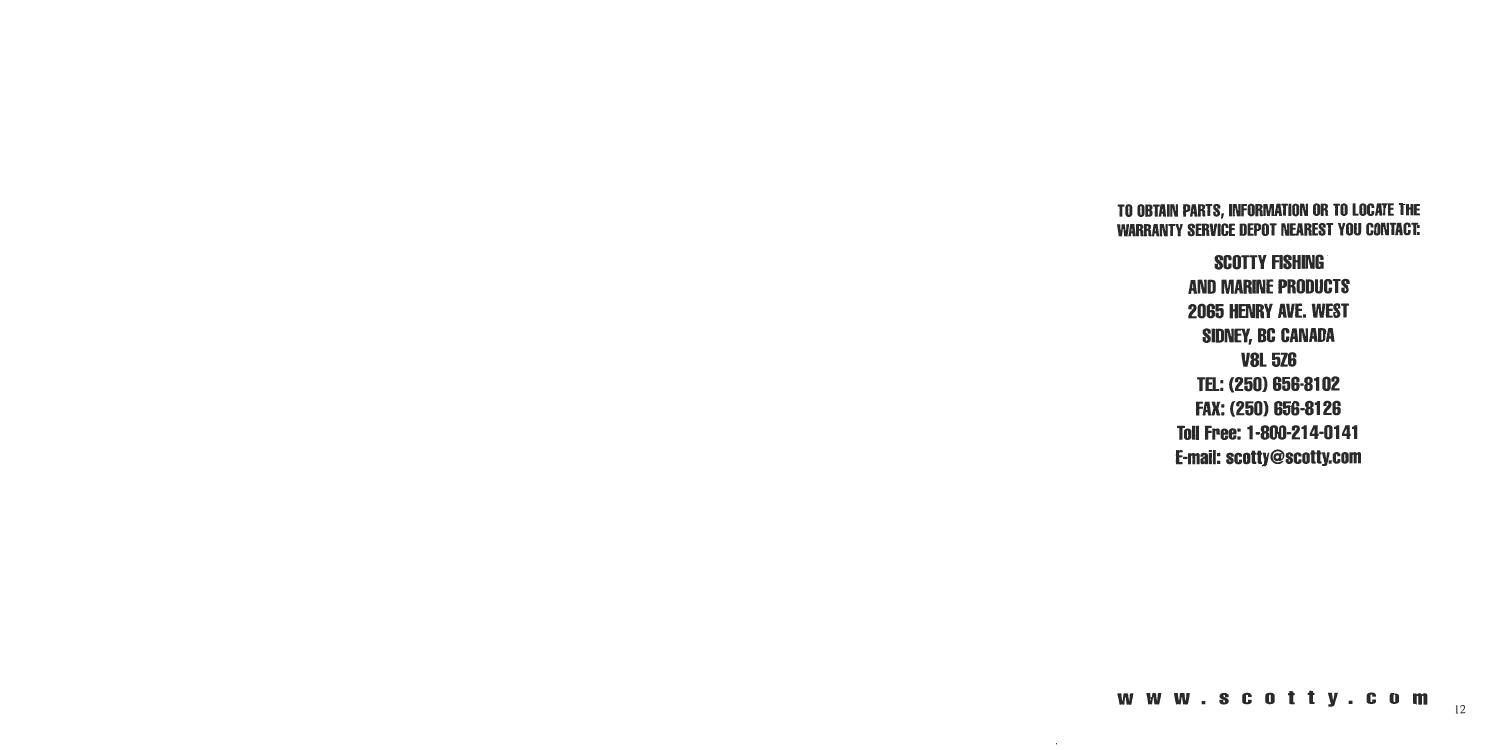

Although Scotty makes every effort to ensure the accuracy of specifications at the time of publication, specifications for products described in this publication are subject to change without notice. Contact Scotty for the most current information. 1-800-214-0141



Recycled Paper Printed in Canada May / 03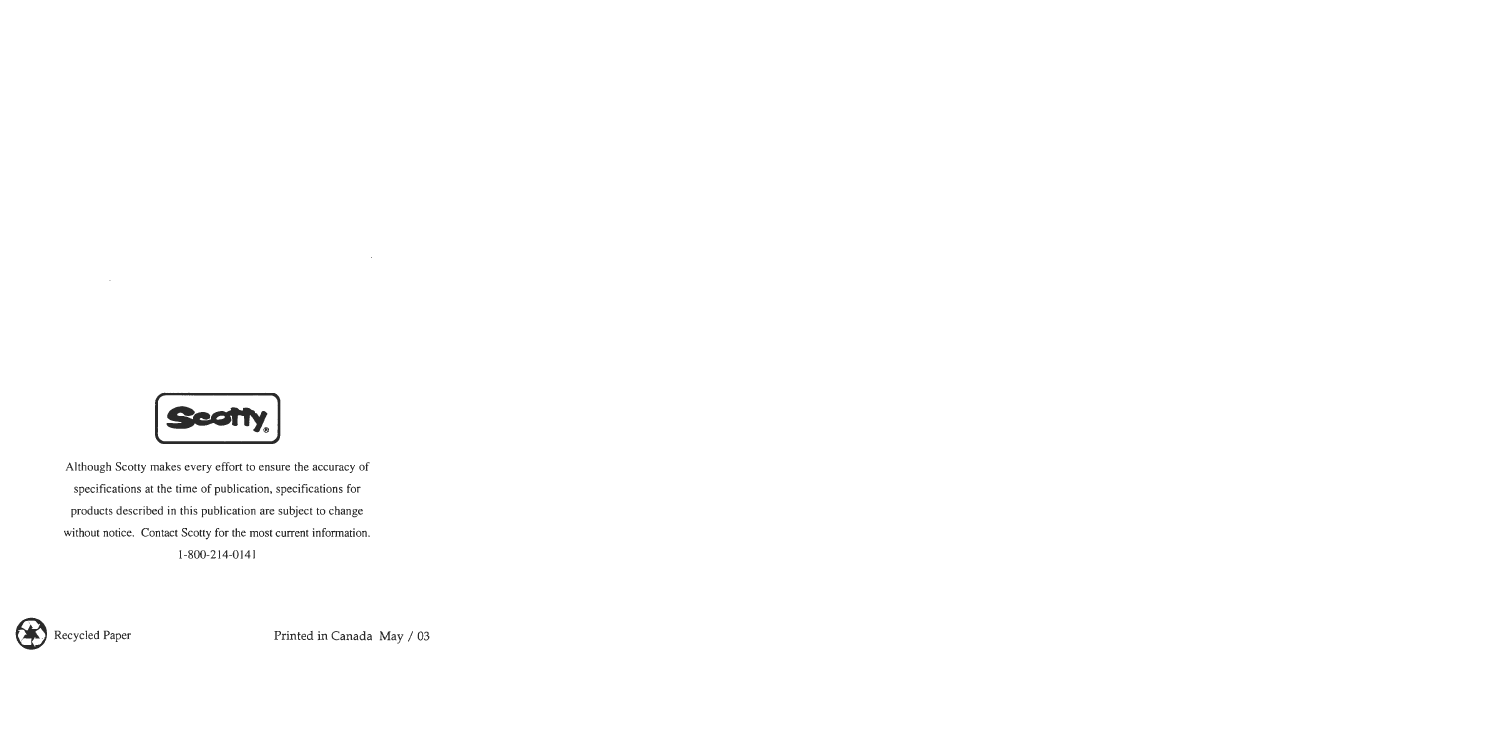



 $\frac{1}{2}$